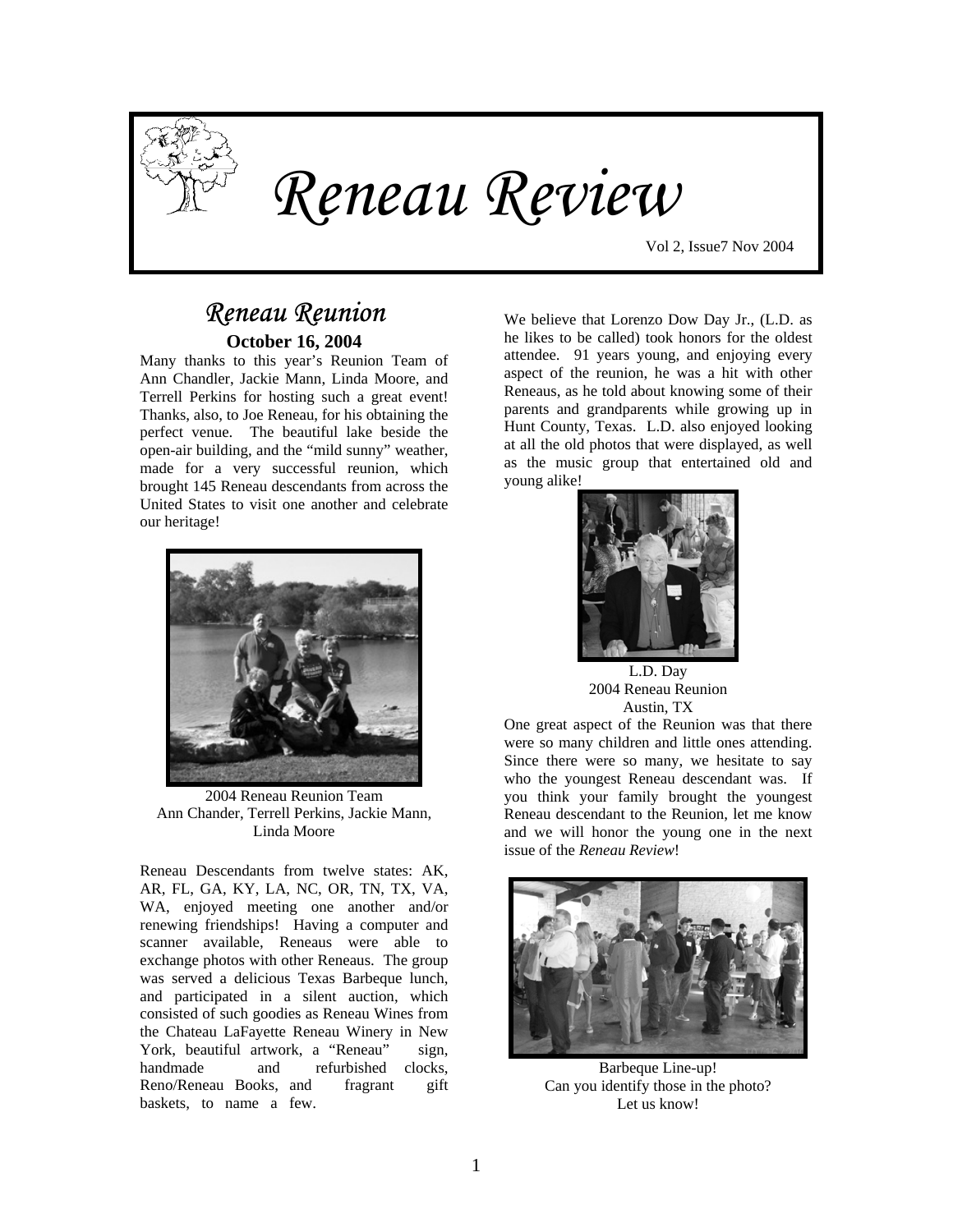# *Reneau Reunion Con't*

Several different branches of Reneaus attended the 2004 Reunion, which made it a lot of fun to visit and find out how we are all connected! At the 2003 Reunion in San Antonio there were descendants of **Charles Reno and Elizabeth Tipton Reno**. Descendant branches from Charles and Elizabeth were: 1. Descendants of **Jonathan Mulkey Reneau and Elizabeth Hill Reno**; 2. Descendants of **Isaac Tipton Reneau and Mary Gipson Wood Reneau**. (Jonathan and Isaac were brothers; sons of John Reno and Elizabeth Thurman Reno; and grandsons of Charles Reno and Elizabeth Tipton Reno; great grandsons of John Reno and Susannah Thorn Reno). 3. Descendants of **William Tipton Reneau and Jane Scroggin Reneau**. (William Tipton Reneau was a son of Charles Reno and Elizabeth Tipton Reno; and an Uncle to Isaac and Jonathan.)

In addition to the above branches, The 2004 Reunion added another branch to the gathering! Descendants of **John David Reno and Elizabeth Debolt Reno**. (John David Reno was a brother of Charles Reno,--see above paragraph—John David and Charles were sons of John Reno and Susannah Thorn Reno.) Descendants of two sons of John David Reno and Elizabeth Debolt Reno were represented at the reunion. These were: 1. Descendants of **John Reno and Narcissa Reneau.** Descendants of **Hezekiah Reneau and Ruby Brimer Reneau.** Please let us know if there were other Reneau Families represented! We will talk about those branches in the next issue of the *Reneau Review*.



Reneau Reunion Austin 2004 Can you identify those in the photo?

### **Next Reunion Info:**

At the 2004 Austin Reunion a discussion was held on where and when to hold the next Reunion. Of course, the big issue was who

would host/sponsor the next gathering. **Charles Reneau of Russell, KY** told about the beautiful parks and lodges around Albany, KY, and offered to spearhead plans to hold the next reunion in 2 years from now (2006) in one of these lovely sites. Not only would this venue give Texans a chance to go back to where some of their ancestors lived, it would also bring in those Reneau Descendents in the area who are not able to travel long distances. **Al Mote, Brenda Rose,** and **Betty Reneau** have offered to help with the planning. I am sure there will be more opportunities to help. Please let us know at the *Reneau Review* if you would be willing to help or sponsor some segment of the Reunion. I will pass your name along.

There was some concern about waiting 2 years before the next reunion, yet the venues that were discussed are booked a full year ahead. Also, the *Reneau Review* will provide updates of the upcoming Reunion, and keep the momentum going!

#### **Welcome New Readers….**

**Gloria and Michael Bashara, Roger Reneau,**  Round Rock, TX; **MaryAnn Reneau, Paul Snow, Elizabeth Day,** and **Richard Reneau** Austin, TX; **Lahoma Reneau Davis**, **Robert Davis,** Tomball, TX; **Mark and Diane Henke,** San Antonio, TX; **Kitty Ruth Marwitz,** Gatesville, TX; **Scott Marwitz and family,** Evant, TX; **Charles Reneau Sr., Charles Reneau, Jr.,** Munday, TX; **Holly Reneau,**  College Station, TX; **Georgia Scruggs,** Raleigh, NC; **Elaine Snow,** Tyler, TX; **Sam Terry,**  Glasgow, KY; and **Azalea Roos,** Holiday, FL. If we missed you, or you know someone who would like to get the *Reneau Review*, please contact us!

### **Reneau Cookbook**

Ann Chandler notes we have close to 200 recipes **for the Reneau Cookbook. She would love to get** more recipes before printing (sometime in March.) About 100 more recipes are needed, especially "Meat, Veggie, and Appetizer" recipes. There are enough baking recipes. The cost of the book is anticipated at \$18.00, which includes shipping and handling. Send your Recipes to:

Anna L. Reneau Chandler 404 Spillar Lane Austin, TX 78746 Or email: Annalchandler404@yahoo.com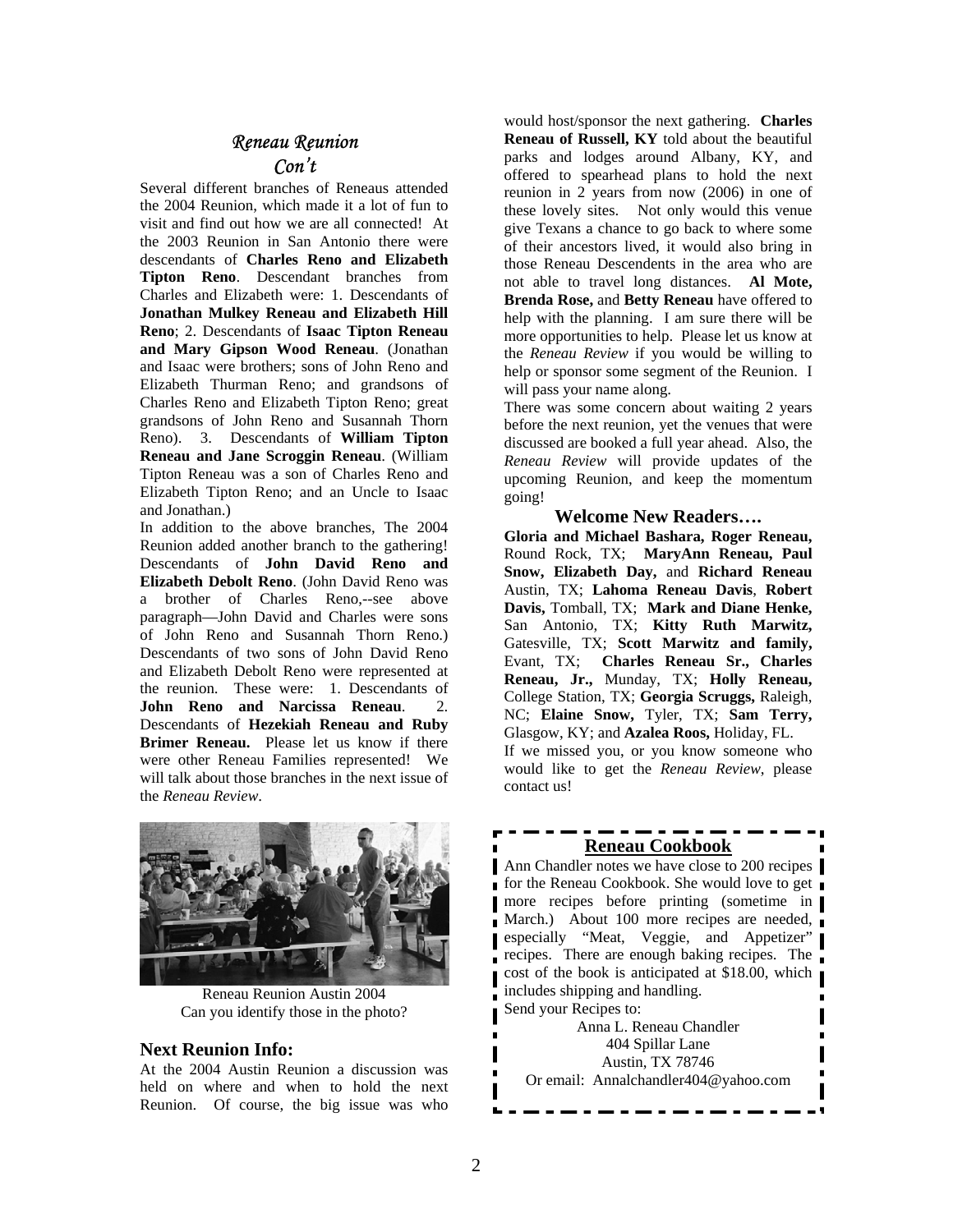# *RENEAU in the SPOTLIGHT*

Terrell Perkins, a William Tipton Reneau descendant, has suggested that we include a spotlight on a Reneau descendant in the *Reneau Review.* It's a great idea, and so here is our first "Spotlight!"

Azalea Reneau Roos is in the November 2004 Reneau Spotlight! She attended the Reneau Reunion in Austin this year. Just meeting her at the reunion, one can readily see her positive and cheerful nature. A.Z., as she likes to be called, was born to Virgil Caruso Reneau and Laura Erconbrock Reneau on January 6, 1920 in the area around Waco, Texas. Her Reneau lineage is Virgil Reneau, David Allen, Francis Marion, William Bailey, William Tipton, Charles Reno, John, Lewis. She was born "Baby Girl" and changed her own name to Azalea at some point. A.Z. has one younger sister, Kitty Ruth Marwitz, and one younger brother, Douglas Alvin "Billy" Reneau who both live in Texas. Kitty Ruth also attended the 2004 Reneau Reunion.



l-r: A.Z. Reneau Roos, Kitty Ruth Reneau Marwitz, and Anita Reneau Daniels

A.Z. lives in Hollywood, FL. She has been married three times, first to Dick Davis. She has a son from this marriage: Richard Davis, who is retired from the Navy. A.Z. also has two sons from her second marriage to James Lewis Hooper: Jim Hooper, who is a foreign correspondent in London; and Bill Hooper, who has a wholesale restaurant supply business in Florida. Her third marriage was to Rinse Roos, who is now deceased. A.Z. is blessed with three grandchildren, six great grandchildren, and three great, great grandchildren!

A.Z. enjoys writing, and is the author of a yet-tobe published book on the Trail of Tears (the plight of the Cherokee nation vs. the US Government.) Walter Derling Park and Rosalee Victory Park

One of her many accomplishments is that on her  $80<sup>th</sup>$  birthday, she went skydiving! Our hats off to this 84 years young lady, who is November's Reneau in the Spotlight!

Do you have a suggestion for the next "**Reneau in the Spotlight?"** Or you would like to acknowledge an Anniversary, Birthday, etc please contact: *Reneau Review:* 

 Anita Reneau Daniels 17617 SE  $34<sup>th</sup>$  Circle Vancouver, WA 98683 By Tel: 360.944.78331 By Email: apdaniels1@msn.com

# In Sympathy

Our Condolences to Sue Reneau Charnock and family. Sue's husband, John Richard Charnock, age 50, died in Waverly, TN on September 29, 2004. He is survived by his wife Sue; three sons, Richard and Billy Charnock, and Seth Reneau; two daughters, Lisa Bryant and Aliea Garner. Services were held October 3, 2004 at the Waverly United Methodist Church. Graveside services were held October 4, 2004, 2 PM at Lands Chapel Cemetery in Albany, KY. Bro. Wade Charnock and Bro. David Spencer officiated. Our love reaches out to Sue and her family.

Sue's Reneau lineage is Raymond Bohring Reneau, Ulysses Simpson Grant, Berry Jordan, Isaac Tipton, John Reno, Charles, John, Lewis.

# <sup>2004</sup> Reneau Reunion, Austin TX<br> **2004** Reneau Reunion, Austin TX<br> **21.1 Anniversary Congratulations!**

Happy 71<sup>st</sup> Anniversary Congratulations ago out to Walter and Rosalee Park. The couple live in Bonham, TX. They have two sons, Jerry and Dennis, who are both married, giving Walter and Rosalee grandchildren and great grandchildren to enjoy! Walter is the son of Mary Compton Park, grandson of Isabel Reneau Compton, and great grandson of Jonathan Mulkey Reneau.

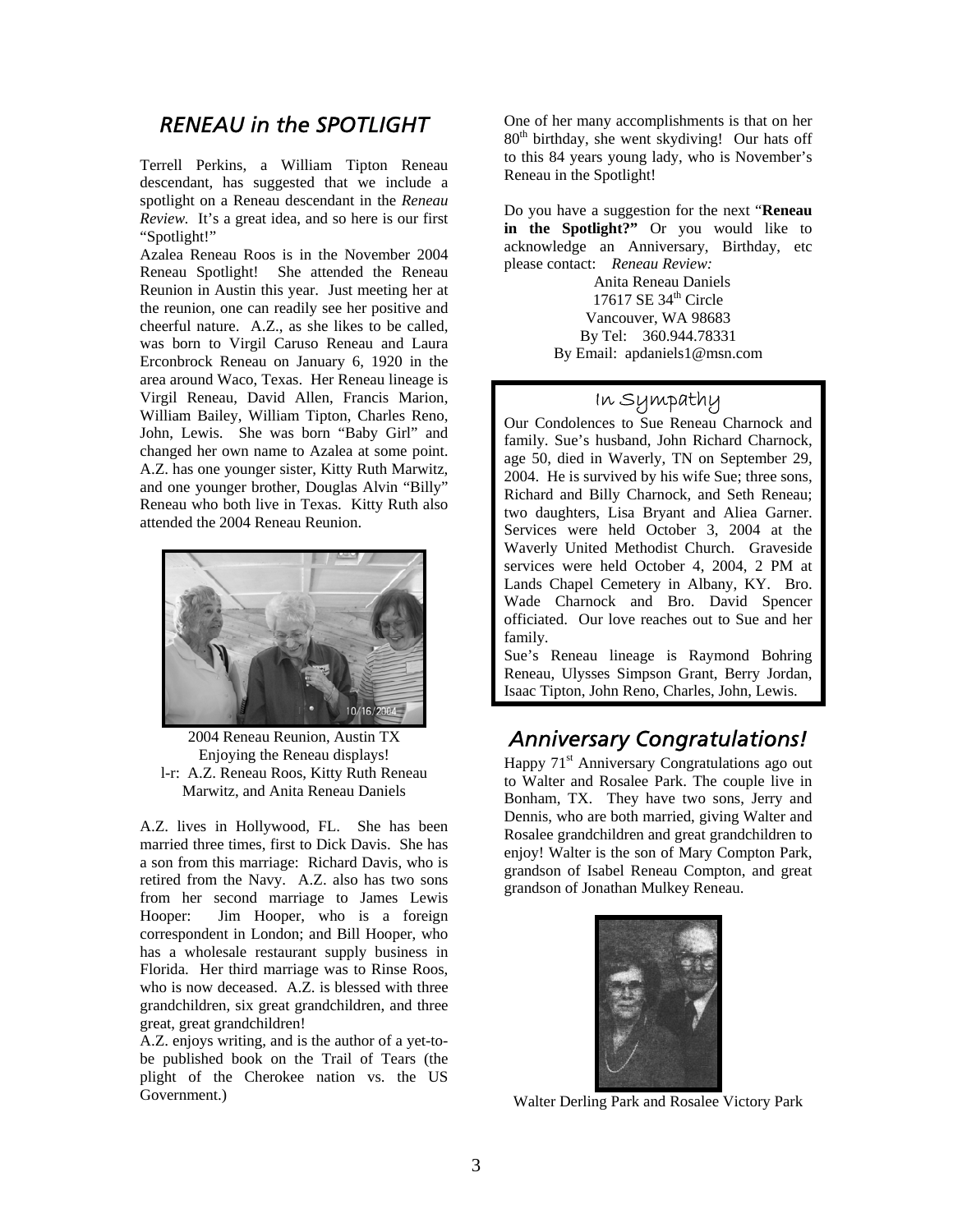*Welcome to two Baby Boys--Sixth Cousins! Micah and Isaac go back six generations and have the same GGGGG Grandfather, Isaac Tipton Reneau* 



*Micah Joel Integrity Rose October 19, 2004* 

Congratulations to the Rose Family on the birth of Micah Joel Integrity Rose. He was born Tuesday, October 19, 2004 in Johnson City, TN. Parents are David and Amy (Hundley) Rose, brother is Jonathan Caleb Noble Rose. Proud grandparents are Gary and Brenda (Payne) Rose. Micah's due date was Sunday, October 17, and Grandma Brenda was hoping he would be a day or two early so she would have pictures at the reunion. But he came on a great date - Gary and Brenda met on October 19, 1973! Micah's Reneau lineage is David Jonathan Rose,

Brenda Lynn Payne Rose, Margie Kathleen Greene Payne, Martha Eunice Bennett Greene, Lula Belle Stillings Bennett, Margaret Eunice Reneau Stillings, Isaac Tipton Reneau, John Reno, Charles Reno, John Reno, Lewis Reno.



*Grandma Brenda Payne Rose and grandson Micah Rose* 



*Isaac John Bauer October 21, 2004* 

Congratulations to the Bauer Family on the birth of Isaac John Bauer. He was born October 21, 2004 in Lexington, NC. Parents are Joshua and Joy (Doss) Bauer. Isaac weighed in at 7 lbs 5 oz and is 21 inches long. Grandmother Linda Brandle Pasqua and Aunt Katy Bauer Garvey were traveling by plane from California to North Carolina on the day Isaac was born. The little one almost waited for Grandma Linda and Aunt Katy to make his grand entrance, but he came 3 ½ hours before they arrived—the perfect welcome package!

Isaac's Reneau lineage is Joshua John Bauer, Linda Fayone Brandle Bauer Pasqua, Edward Lee Brandle, Gladys Sarah Reneau Brandle, Eugene LaRue Reneau, Barton Warren Stone Reneau, Isaac Tipton Reneau, John Reno, Charles Reno, John Reno, Lewis Reno.



*l-r: Aunt Katy Garvey, Grandma Linda Pasqua l-r: Joy and Josh Bauer with son, Isaac.*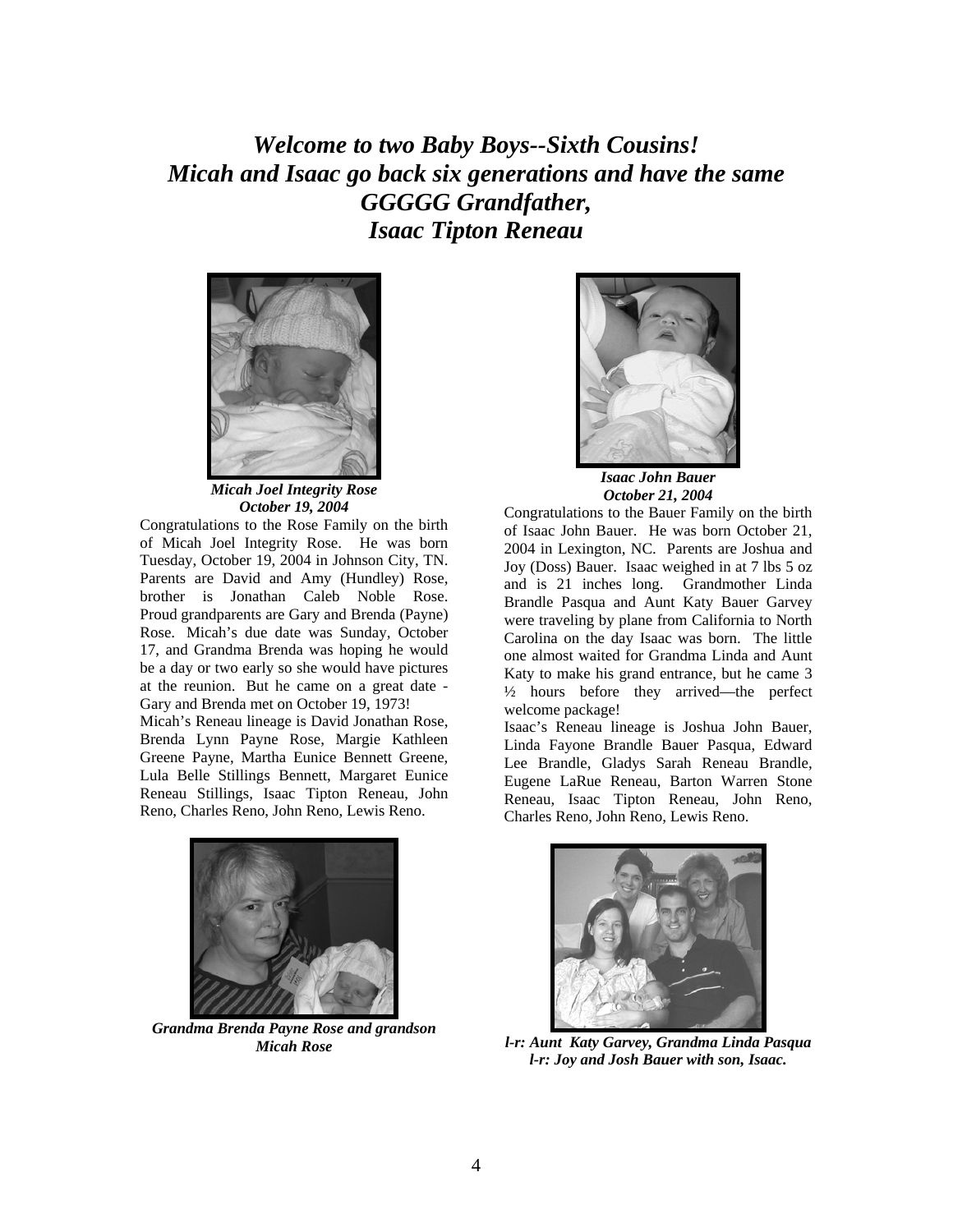# September Mystery Photo Still Unidentified!



This photo was sent in by Neva Alexander Whitley of Bowling Green, KY. So far, these cute children remain unidentified.

# November Mystery Photo



 This photo was provided by Terry Hardin, who is a descendant of the Isaac Tipton Reneau, John Mulkey Reneau, Selina Reneau Swindell branch of Reneaus. Terry says that the back of the photo has "Uncle Reneau" written on it. If you know who this is, please let us know, and we will share it with the group!

# Thank you….

Many thanks to the following Reneau descendants who have contributed to help with the cost of the *Reneau Review*: Martha Harrison, Marie Knight, Paul Snow, Fran Markowski, Linda Moore, Kitty Marwitz, A.Z. Roos, Elaine Snow, Jack and Jody Blake, and Nettie Shiflett. Thank you!

### **Happy Birthday Wishes to…**

**Joyce Hollingsworth Reneau** of Seagraves, TX, who turns a young 82 in December! Joyce is the widow of Scott Lewis Reneau, who was a Reneau Descendant through the Isaac Tipton Reneau Branch.

#### **Our Love and Prayers to…**

**Clara Bell Henson Telford,** who is very ill. Clara is the daughter of Lizzie Mae Compton Henson, from the Jonathan Mulkey Reneau Branch. We also reach out to Jerry (Clara's son) and Barbara Telford, Stillwell, OK.

## **RECEIVE THE** *RENEAU REVIEW*  **BY EMAIL!**

I now have the ability to reformat our Newsletter in Adobe Acrobat "pdf" format. All you need to open the newsletter would be an Adobe Reader that is available for free download from Adobe. This format is used by many educational and government agencies when placing forms on the internet, making the documents available for printing, etc. With so many different programs out there, this one is universal and easy to use.

If you would like to receive the Reneau Review by email, please send me your email address! When you consider the postage and paper to mail the newsletter, sending by email would create a BIG SAVINGS!

For those of you who do not use email, or prefer to receive your newsletter by mail, we promise to continue the newsletter by mail!

# **Old letters, Old Photos, Old**

**Stories…**Please send to the *Reneau Review* to share with other Reneaus. Have you read a book written by a Reneau? Send us your review! You can also send a nomination for a "Reneau in the Spotlight!" This is your Newsletter, and you mentioned you would like to continue this year…we print an issue as soon as we get enough info for a newsletter, so the frequency of receiving newsletters is up to you! It is fun to learn about one another, our ancestors, and our common heritage!

#### *SOLD OUT!*

Thanks to everyone who participated in the Reneau Book of Memories which was begun at the 2003 Reneau Reunion in San Antonio, TX and completed for the 2004 Reneau Reunion in Austin, TX. There were 200 books published,